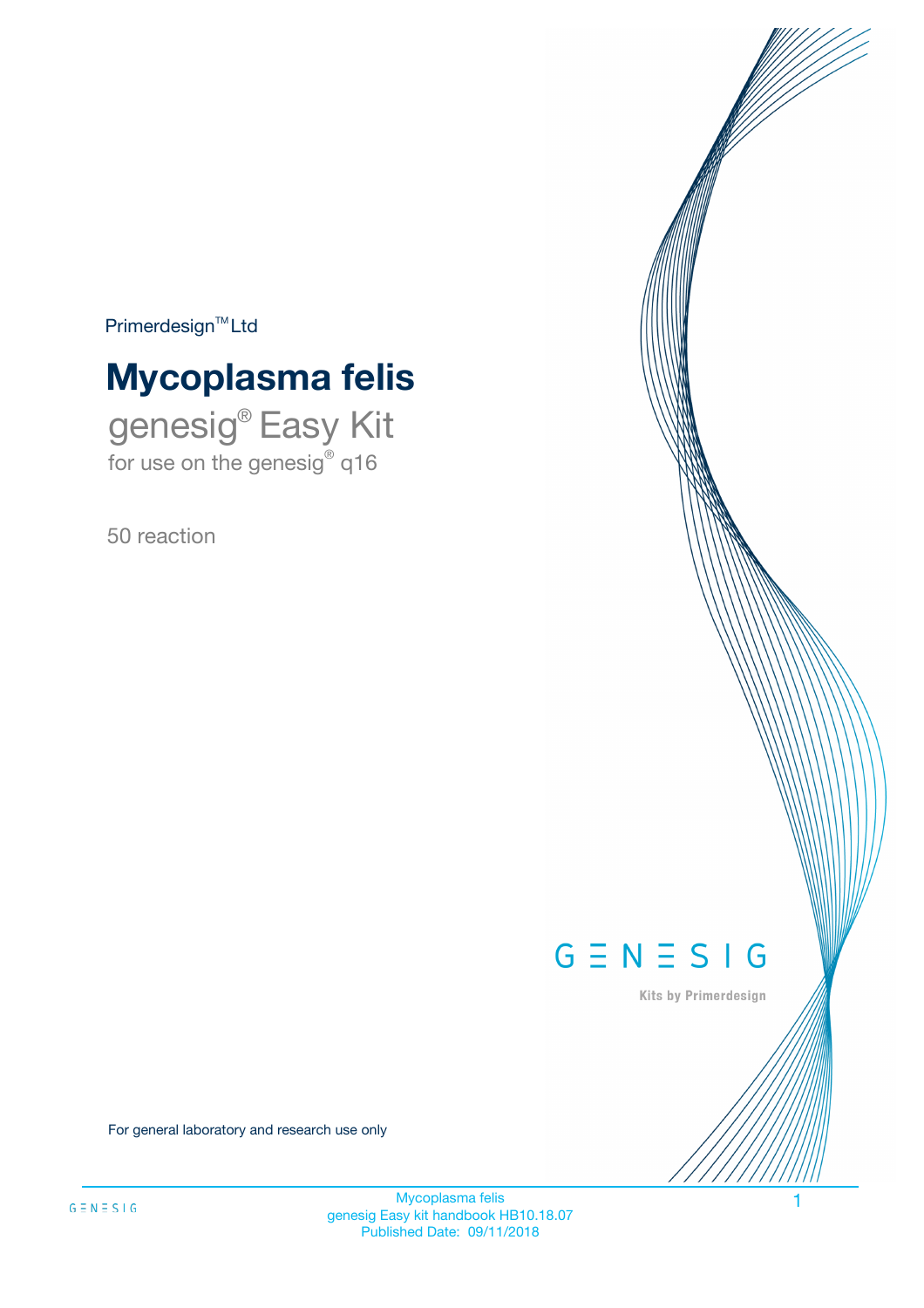## genesig® Easy: at a glance guide

#### **For each DNA test**

| Component              | <b>Volume</b> | Lab-in-a-box pipette |  |
|------------------------|---------------|----------------------|--|
| M.felis reaction mix   | 10 µl         |                      |  |
| <b>Your DNA sample</b> | $10 \mu$      |                      |  |

#### **For each positive control**

| Component                 | Volume          | Lab-in-a-box pipette |  |
|---------------------------|-----------------|----------------------|--|
| M.felis reaction mix      | 10 <sub>µ</sub> |                      |  |
| Positive control template | $10 \mu$        |                      |  |

#### **For each negative control**

| Component            | <b>Volume</b>   | Lab-in-a-box pipette |  |
|----------------------|-----------------|----------------------|--|
| M.felis reaction mix | 10 <sub>µ</sub> |                      |  |
| <u>Water</u>         | 10 <sub>µ</sub> |                      |  |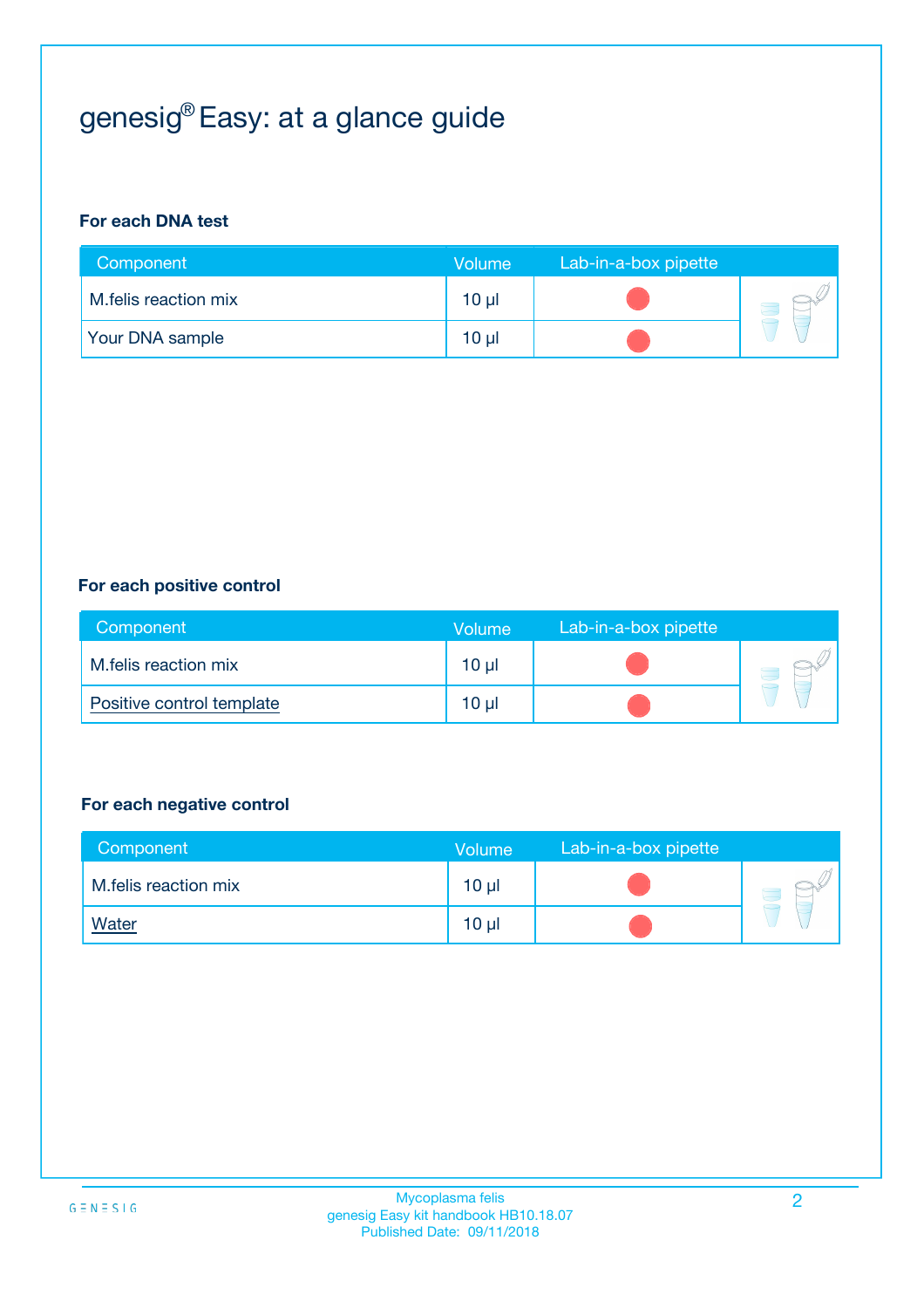## Kit Contents



## Reagents and equipment to be supplied by the user

#### **genesig® q16 instrument**

#### **genesig® Easy Extraction Kit**

This kit is designed to work well with all processes that yield high quality RNA and DNA but the genesig Easy extraction method is recommended for ease of use.

#### **genesig® Lab-In-A-Box**

The genesig Lab-In-A-Box contains all of the pipettes, tips and racks that you will need to use a genesig Easy kit. Alternatively if you already have these components and equipment these can be used instead.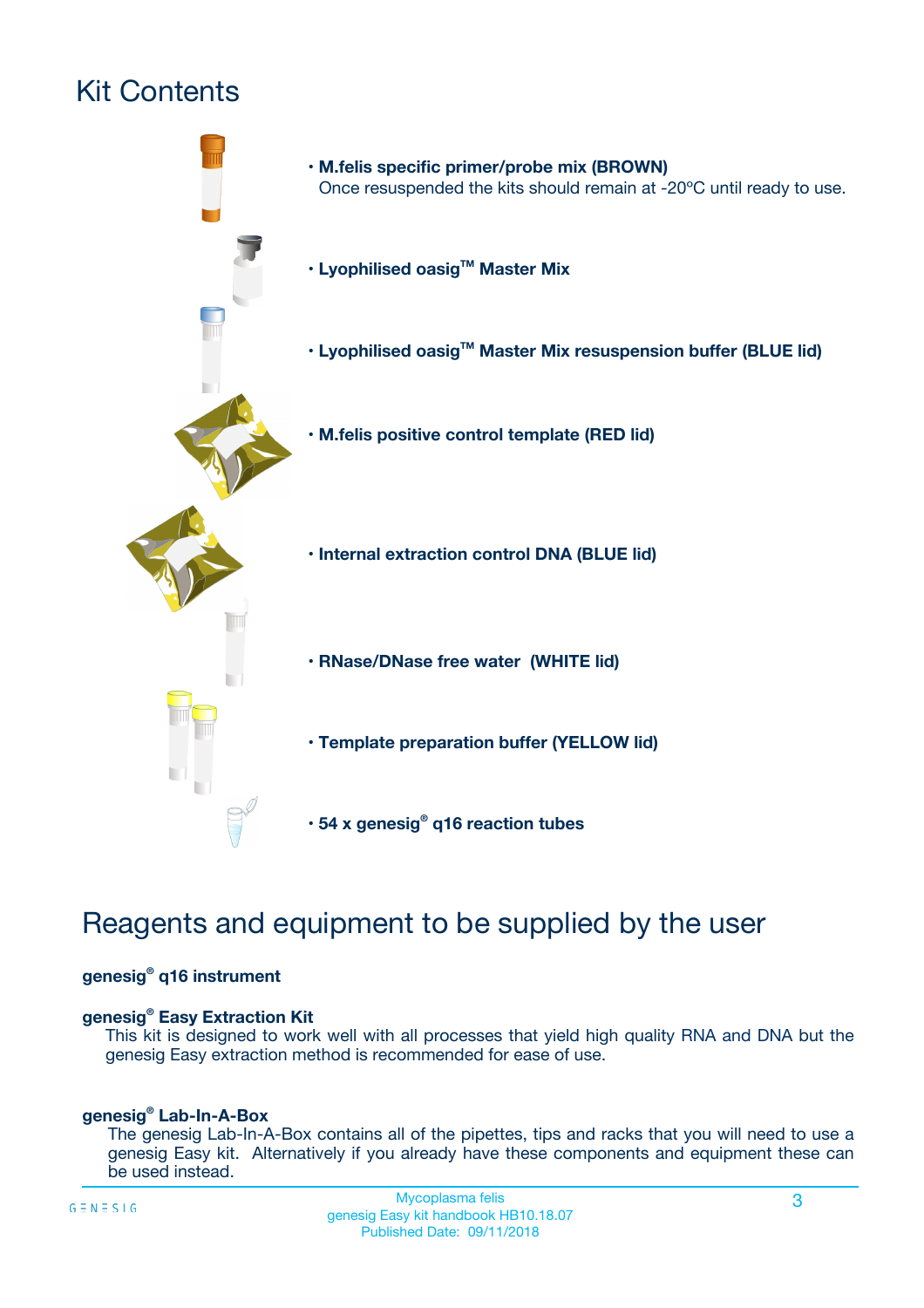## Step-by-step guide

### 1. Create your reaction mix



Use the blue pipette to transfer 500µl**\*** of the oasig Master Mix resuspension buffer into the tube of lyophilised oasig Master Mix and mix well by gently swirling. Then transfer all of that master mix into the brown tube labelled M.felis primers/probe.

**\***Transfering 525µl of the oasig Master Mix resuspension buffer to your oasig Master Mix (instead of the 500µl recommended above) will enable you to take full advantage of the 50 reactions by accounting for volume losses during pipetting. In order to do so with the genesig Easy fixed volume pipettes use 1x blue, 2x red and 1x grey pipettes to make the total volume. Please be assured that this will not adversely affect the efficiency of the test.

Cap and shake tube to mix. A thorough shake is essential to ensure that all components are resuspended. **Failure to mix well can produce poor kit performance.**

Leave to stand for 5 minutes. Now your reaction mix is ready to use.

Store the reaction mix in the freezer from hereon.

#### Top tip

- Ensure that the reaction mix is mixed thoroughly before each use by shaking.
- **•** Once resuspended do not expose genesig Easy kit to temperatures above -20°C for longer than 30 minutes at a time.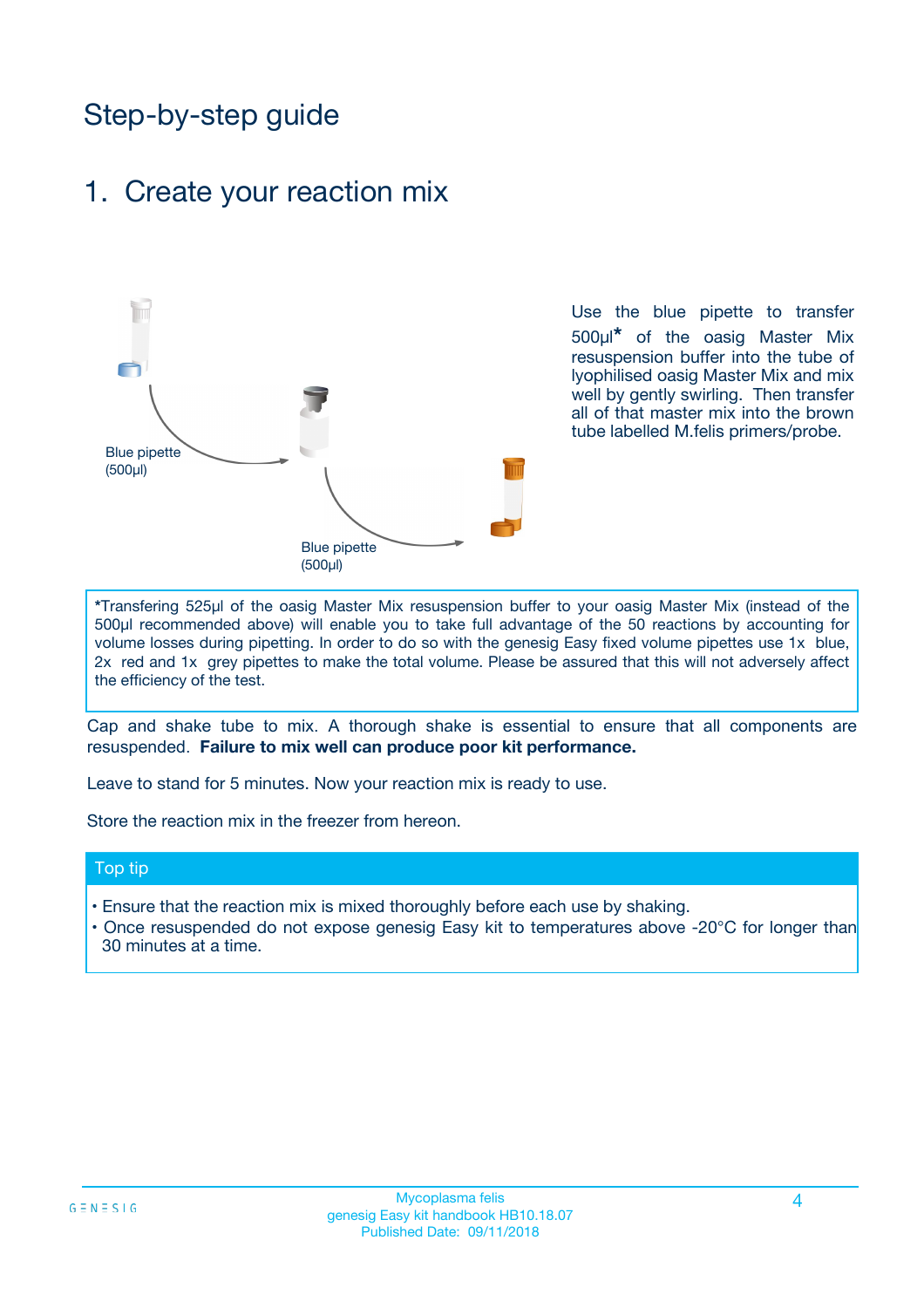## 2. Internal extraction control



Use the blue pipette to transfer 1000µl (2 x 500µl) of template preparation buffer into the Internal Extraction Control DNA tube. Cap and shake tube to mix.

Your kit contains Internal Extraction Control DNA. This is added to your biological sample at the beginning of the DNA extraction process. It is extracted along with the DNA from your target of interest. The q16 will detect the presence of this Internal Extraction Control DNA at the same time as your target. This is the ideal way to show that your DNA extraction process has been **successful.** 

#### **If you are using an alternative extraction kit:**

Use the red pipette to transfer 10µl of Internal Extraction Control DNA to your sample **after** the lysis buffer has been added then follow the rest of the extraction protocol.

#### **If you are using samples that have already been extracted:**

Use the grey pipette to transfer 5µl of Internal Extraction Control DNA to your extracted sample.

### 3. Add reaction mix to all reaction tubes



For every reaction to be run, use the red pipette to add 10µl of your M.felis reaction mix to every tube.

#### Top tip

- Always pipette the reaction mix directly into the bottom of the tube.
- You can label the tube lids to aid your reaction setup but avoid labelling tube sides.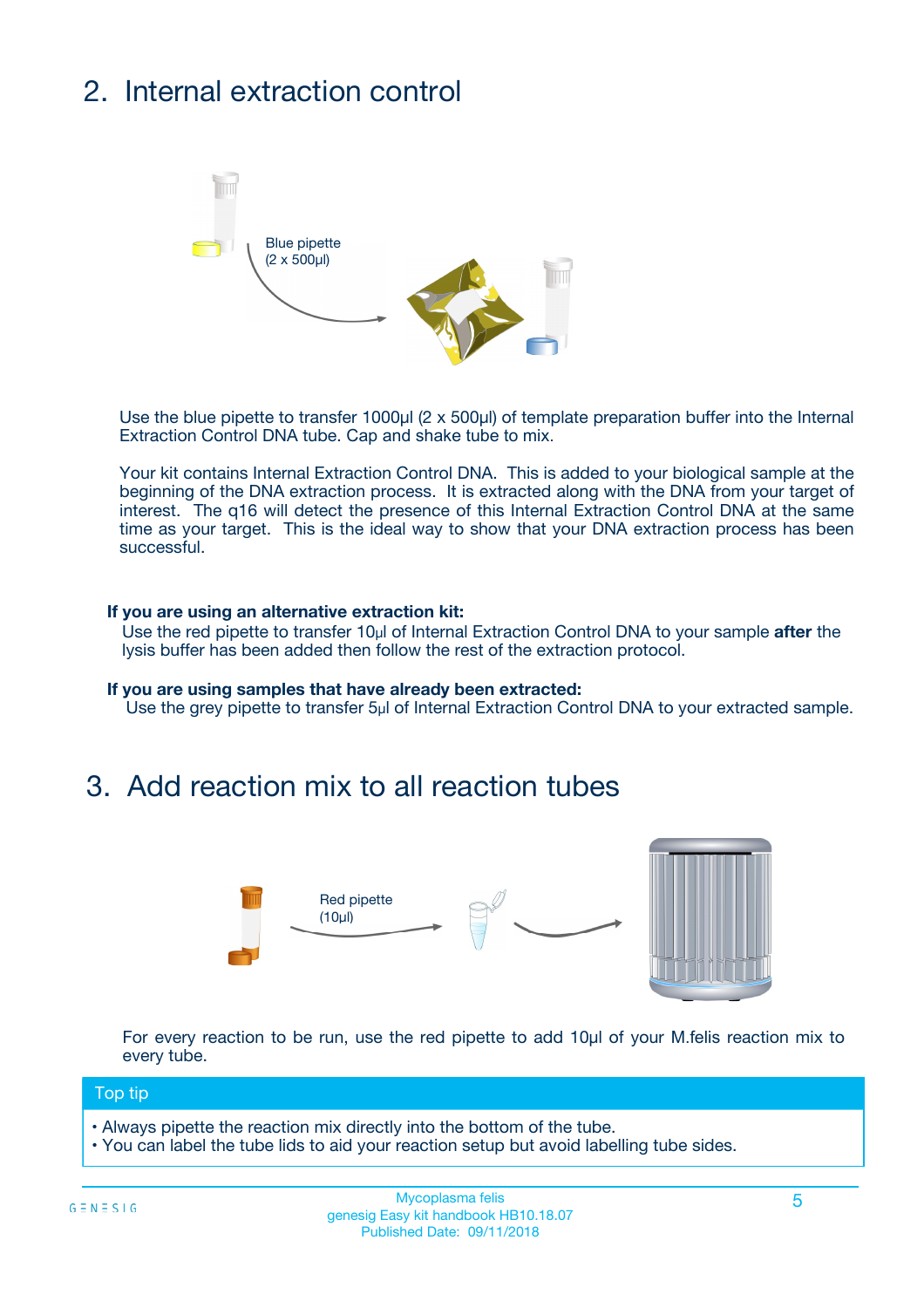### 4. Negative control



For each test you will require a negative control. Instead of DNA, water is used. This sample should typically prove negative thus proving that all of your positive samples really are positive.

To create a negative control reaction simply use the red pipette to add 10µl of the water to the required reaction tubes. Close these tubes after adding the water.

Because some genesig kit targets are common in the environment you may occasionally see a "late" signal in the negative control. The q16 software will take this into account accordingly.

#### Top tip

**•** Always add the water to the side of the tube to reduce the introduction of bubbles.

### 5. Set up a test



For each sample you wish to analyse, use the red pipette to add 10µl of your DNA sample to the required reaction tubes. Close these tubes after adding the sample. Always change pipette tips between samples.

#### Top tip

**•** Always add the DNA sample to the side of the tube to reduce the introduction of bubbles.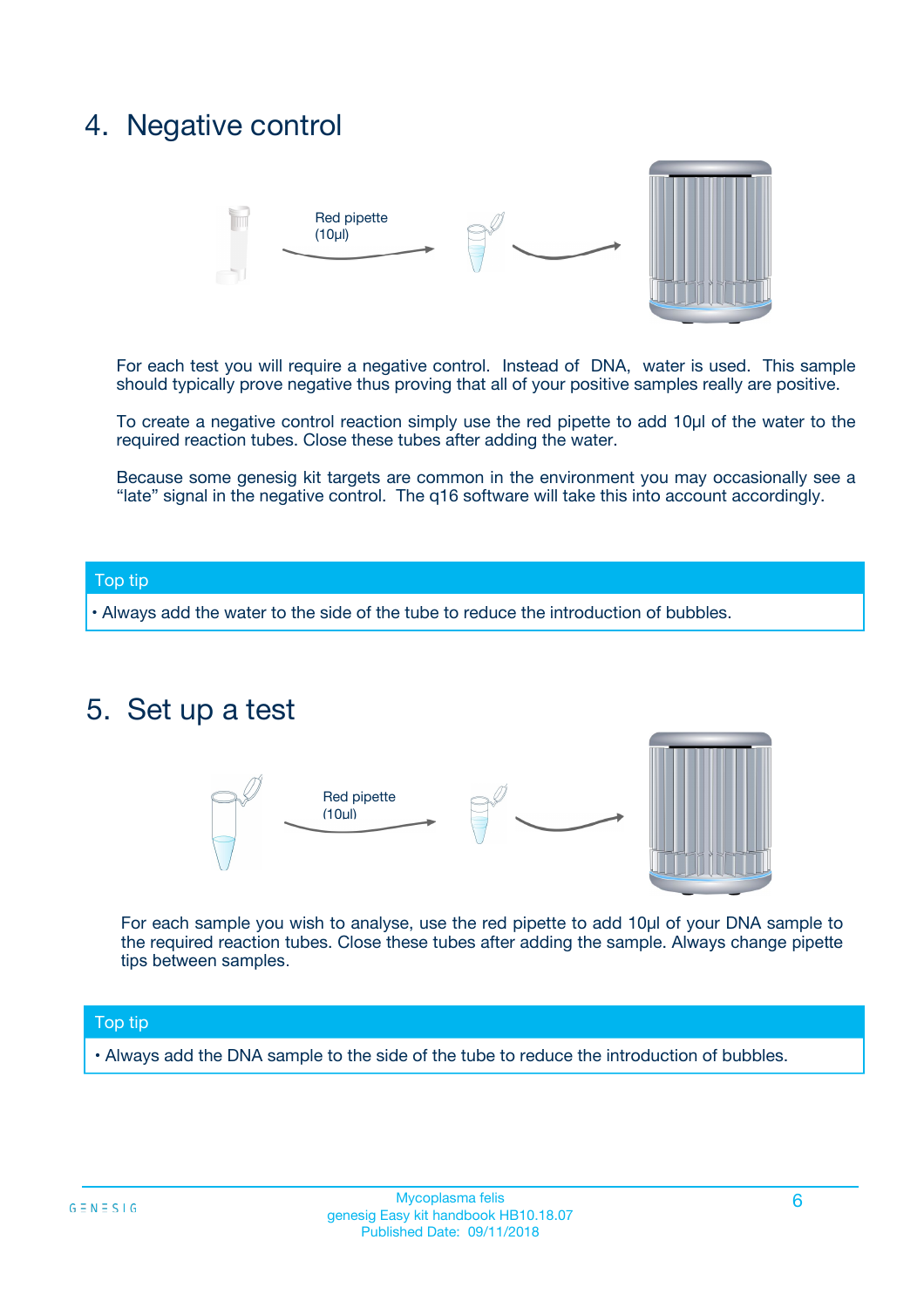### 6. Positive control



Use the blue pipette to transfer 1000µl (2 x 500µl) of template preparation buffer into the positive control template tube. Cap and shake tube to mix.

Each time you run a test you will require a positive control. This is a small portion of DNA from your target of interest. It serves two purposes:

1. It will always test positive so it shows that everything is working as it should be.

2. The q16 software knows how much DNA is present in the positive control. So it can automatically compare your sample of interest with the positive control to calculate the amount of target DNA in your sample.

To create a positive control reaction, simply use 10µl of the positive control instead of your DNA sample.



Take great care when setting up your positive control. The positive control template has the potential to give you a false positive signal in your other samples. Set positive controls up last after all other sample tubes are closed. Always change pipette tips between samples. You may even choose to set up positive controls in a separate room.

#### Top tip

**•** Always add the positive control to the side of the tube to reduce the introduction of bubbles.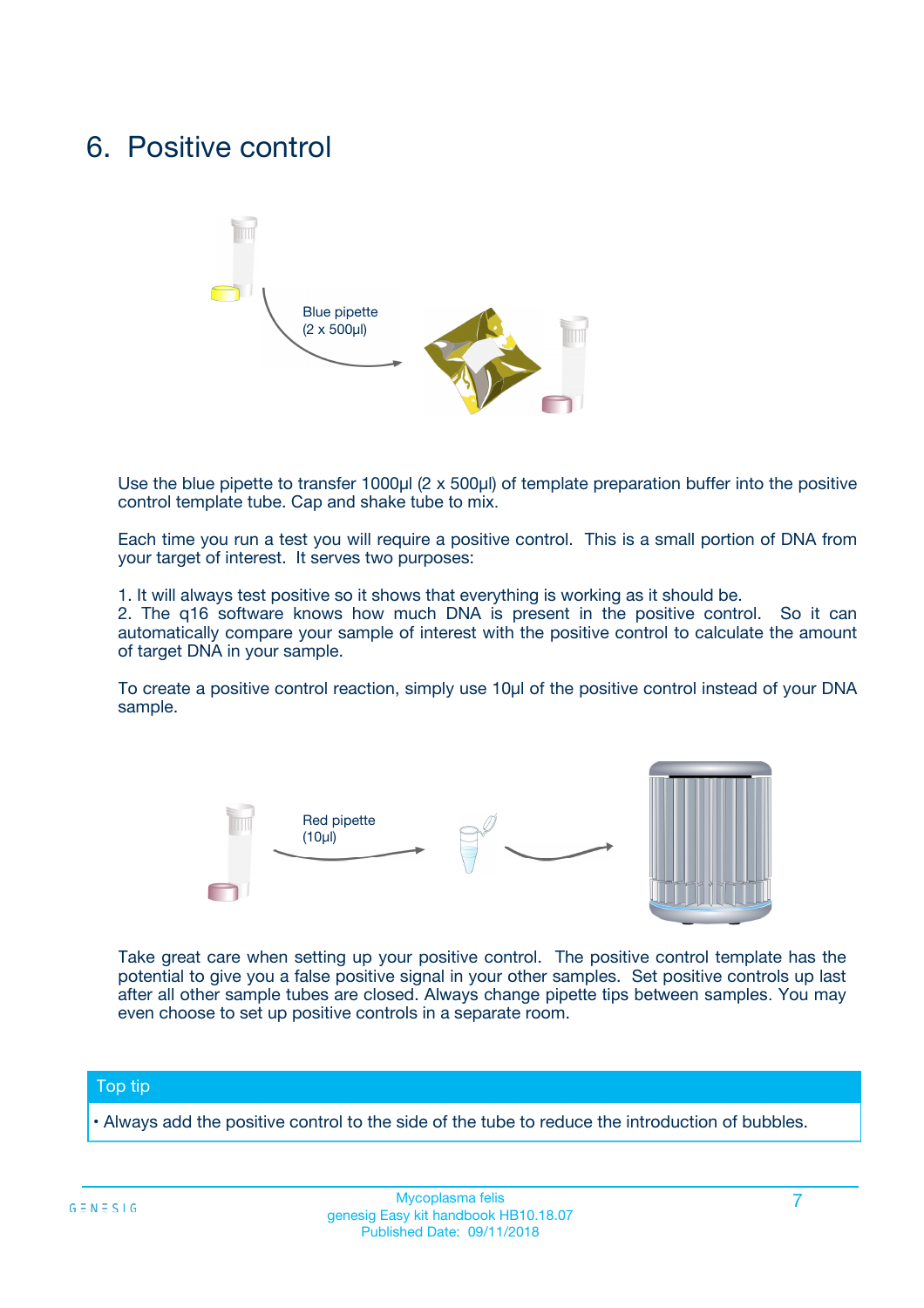## 7. Running the test

Place the tubes into the correct positions in your q16 as defined by the software, this may include positioning of empty tubes to ensure that the q16 lid is balanced. The run can then be started.

| qenesig q16 PCR software - 1.2                                               |                                   | $\Box$                                                                                          |
|------------------------------------------------------------------------------|-----------------------------------|-------------------------------------------------------------------------------------------------|
| $\vert \cdot \vert$<br>Unsaved (New Experiment 2<br><b>Open Experiments:</b> | <b>D</b> Open<br>R <sub>New</sub> | Save<br>Save As<br><b>C</b> Close<br><b>&amp; Configuration</b><br>$G \equiv N \equiv S \mid G$ |
| <b>Setup</b><br><b>Results</b><br>Stages:                                    |                                   |                                                                                                 |
| <b>Notes</b>                                                                 | <b>Samples</b>                    | <b>Tests</b>                                                                                    |
| <b>Name and Details</b>                                                      | Name<br>Color                     | Note<br>Color<br>Note<br>Name                                                                   |
| New Experiment 2017-10-26 11:06                                              | Sample 1                          | ÷<br>条<br>Test 1                                                                                |
| Kit type: genesig® Easy Target Detection kit                                 | Sample 2                          |                                                                                                 |
| Instrument Id.:                                                              | Sample 3                          | $\qquad \qquad \blacksquare$<br>$\qquad \qquad \blacksquare$                                    |
| <b>Run Completion Time:</b>                                                  | Sample 4                          |                                                                                                 |
| <b>Notes</b><br><b>A</b><br>$\overline{\mathbf v}$                           | Sample 5                          | ♦<br>4<br>÷<br>₩                                                                                |
| <b>Well Contents</b>                                                         |                                   | <b>Run</b>                                                                                      |
| Pos.<br>Test                                                                 | Sample                            | <b>Run Status</b>                                                                               |
| Test 1<br>$\blacktriangleleft$                                               | Negative Control                  | $\blacktriangle$                                                                                |
| $\overline{2}$<br>Test 1                                                     | <b>Positive Control</b>           |                                                                                                 |
| $\overline{\mathbf{3}}$<br>Test 1                                            | Sample 1                          | Show full log                                                                                   |
| Test 1<br>4                                                                  | Sample 2                          |                                                                                                 |
| 5<br>Test 1                                                                  | Sample 3                          | <b>Run Control</b>                                                                              |
| Test 1<br>6                                                                  | Sample 4                          |                                                                                                 |
| $\overline{7}$<br>Test 1                                                     | Sample 5                          |                                                                                                 |
| 8                                                                            |                                   | $\triangleright$ Start Run<br>Abort Run                                                         |
| <b>JOD FURTY TUDE TO BUILDED IN</b>                                          |                                   | $\overline{\mathbf{v}}$                                                                         |

#### Top tip

- Before loading tubes into the q16, check for bubbles! Flick the bottom of the tubes to remove any bubbles that may have formed during the test setup.
- Apply centrifugal force with a sharp wrist action to ensure all solution is at the bottom of the reaction tube.
- When repeating a test you can use a previous file as a template by clicking 'open' then selecting File name > Files of Type > Experiment file as template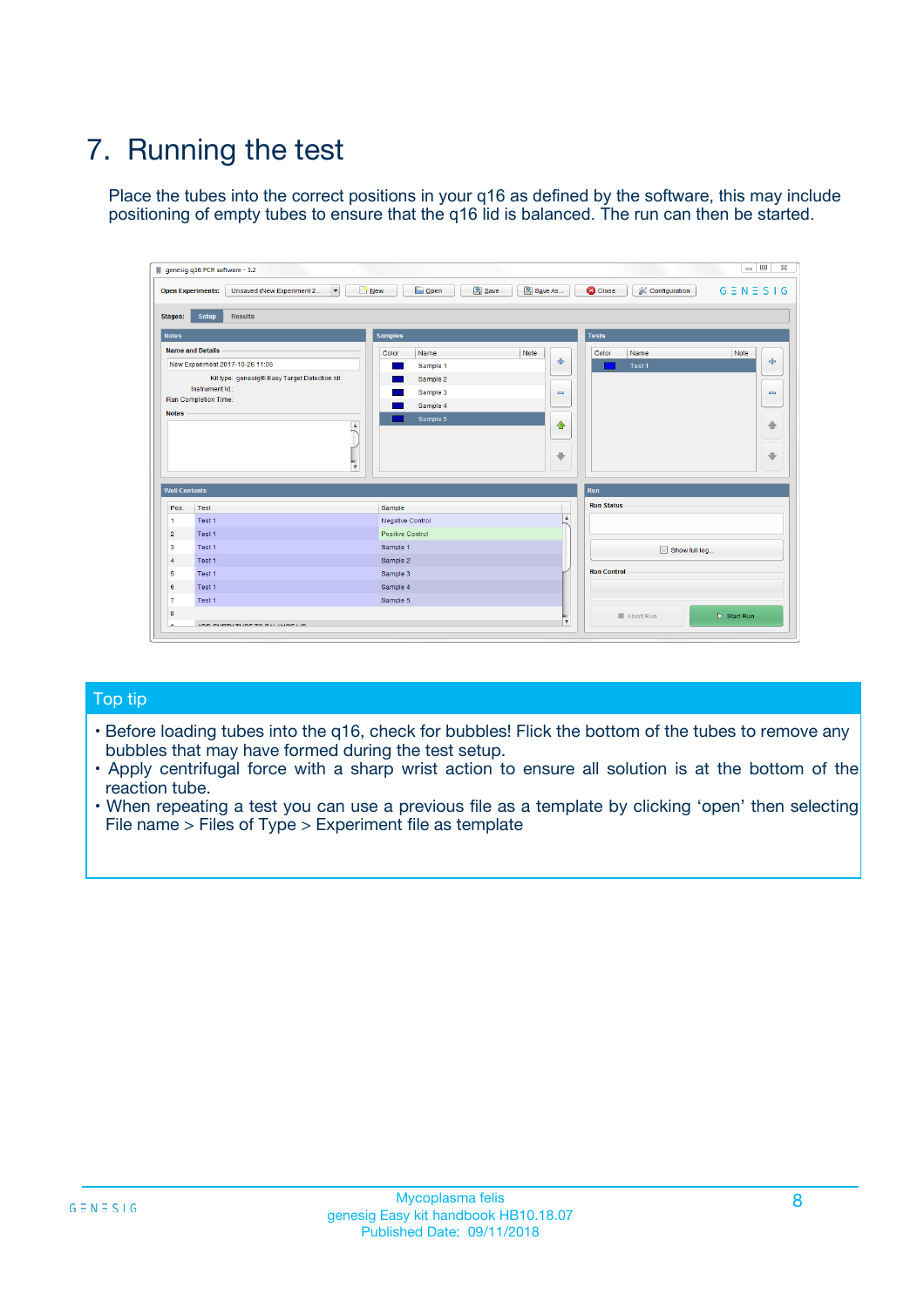### What do my results mean?

Analysis of your data is carried out automatically by the genesig q16. The following information is designed to help you fully understand a result or to troubleshoot:

### "Positive"

#### **Explanation**

Your sample has produced a positive result. Your target of interest is present and you can use the reported quantity.

"Negative"

#### **Explanation**

Your sample has produced a negative result. The target is not present in your sample.

### "Test contaminated"

#### **Explanation**

The Negative Control should be completely free of any DNA. If you see this error message it means that at some point during the setup, the Negative Control has been contaminated with DNA and has given a positive signal. This contamination has invalidated the test. The Positive Control and your test samples are both possible sources of contaminating DNA. The genesig q16 reaction tubes from previous runs will also contain very high amounts of DNA so it is important that these are carefully disposed of after the run is completed and NEVER OPENED. It may be the case that your kits have become contaminated which will lead to the same problem occurring repeatedly.

#### **Solutions**

1. Clean your working area using a commercial DNA remover solution to ensure the area is DNA free at the start of your run and re-run the test

2. If the problem persists then the kit has become contaminated and it will have to be discarded and replaced with a new kit. When you open the new kit, run a simple test to show that changing the kit has solved the problem. Prepare a test which includes only the Positive Control, the Negative Control and one 'mock sample'. For the 'mock sample' add water instead of any sample DNA. The result for the Negative Control and the mock sample should be negative indicating that contamination is no longer present.

#### **Preventive action**

An ideal lab set-up has a 'Clean area' where the test reagents are prepared and a 'sample area' where DNA samples and the Positive Control template are handled. The best workflow involves setting up all the test components (excluding the positive control template) in the clean area and then moving the tests to the sample area for sample and Positive Control addition. If this method is followed then the kit components are always kept away from possible sources of contamination. For extra security the Negative Control can be completely prepared and sealed in the clean area. All work areas should be decontaminated regularly with DNA remover.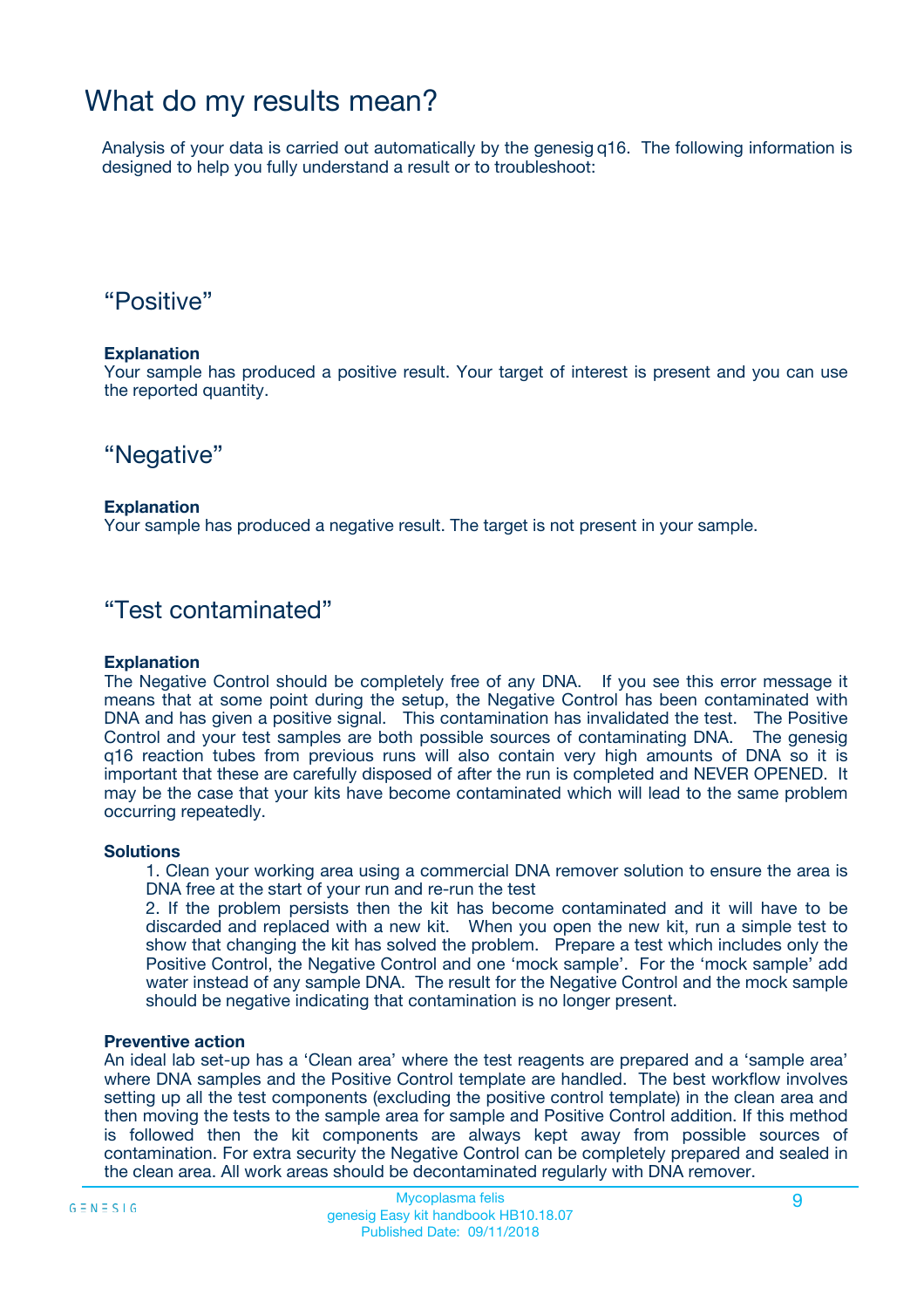### "Sample preparation failed"

#### **Explanation**

The test has failed because the quality of the sample was not high enough. The Internal Extraction Control component identifies whether the sample has been prepared correctly and is of suitable quality. This error message means that this quality control test has failed and the sample quality is not high enough for analysis.

#### **Solutions**

1. Check the sample preparation protocol for any user errors then repeat.

2. Poor quality samples can result from overloading the sample preparation protocol with too much starting material. Try reducing the amount of starting material then repeat.

3. Failing to add the Internal extraction Control DNA to your sample during the sample preparation protocol can also lead to a reported result of "sample preparation failed". Ensure that this step has not been overlooked or forgotten. If your samples are derived from an archive store or from a process separate from your genesig Easy extraction kit; you must add 5µl of Internal Extraction Control DNA into each 0.5ml of your sample to make it suitable for use on the q16.

### "Positive result, poor quality sample"

#### **Explanation**

The test is positive so if you are only interested in obtaining a 'present or absent' answer for your sample then your result is reliable. However, the test contains an Internal Extraction Control component that identifies if the sample is of high quality. This quality control test has failed and the sample is not therefore of high enough quality to accurately calculate the exact copy number of DNA present. If you require quantitative information for your sample then proceed with the solutions below.

#### **Solution**

For appropriate solutions, read the "Sample preparation failed" section of this handbook.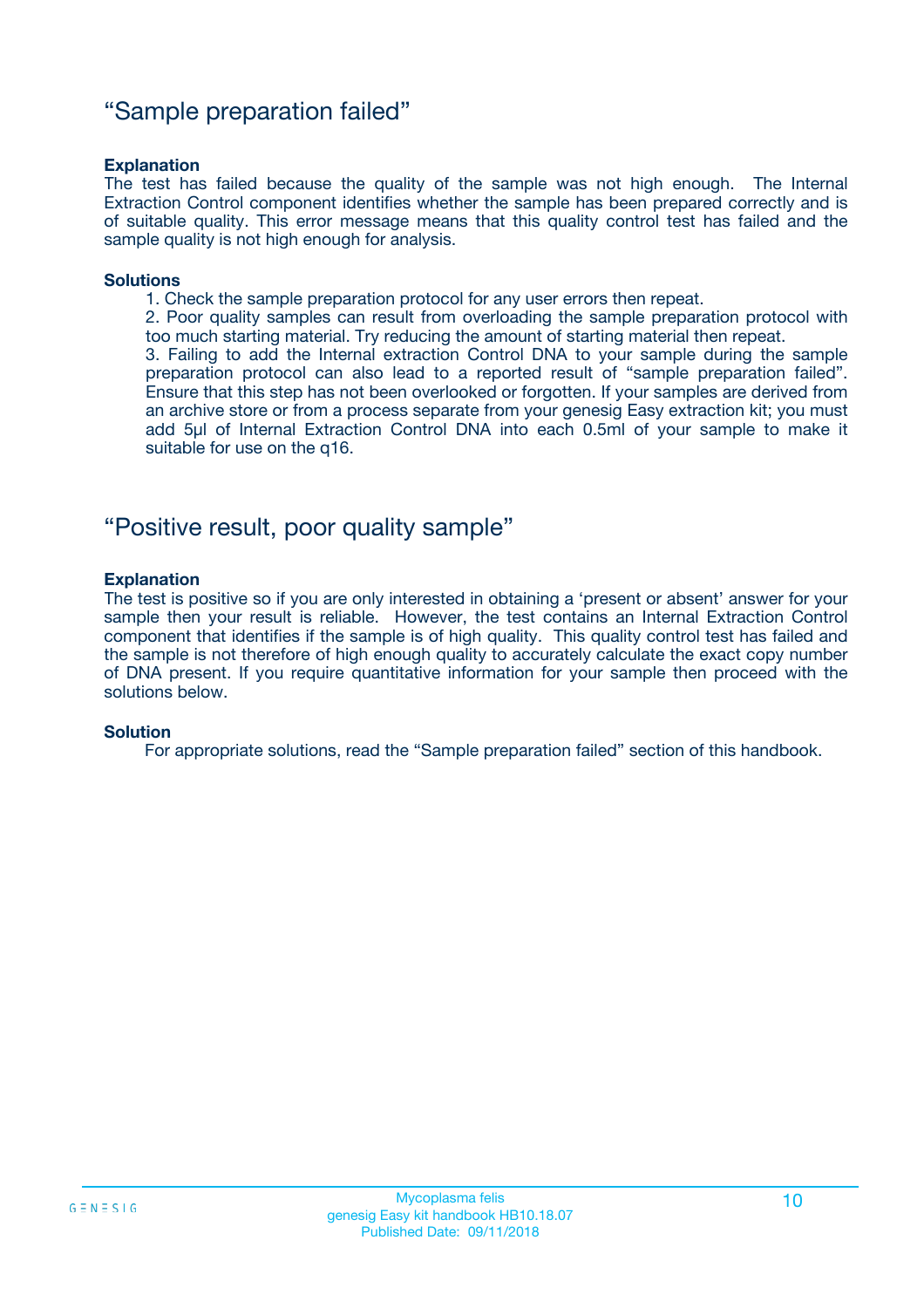### "Test failed"

#### **Explanation**

The test has failed because the Positive Control has not worked. The Positive Control is present to show that all aspects of the test are working correctly together. When this control test fails, the test as a whole is invalidated. This finding indicates that a problem has occurred in the reaction set-up part of the experiment and has nothing to do with sample preparation.

#### **Solutions**

- 1. Check the entire workflow and test set-up to look for any user errors, then repeat the test e.g. have the right colour pipettes and solutions been used with the correct tubes?
- 2. Ensure the positive and negative controls are inserted into the correct wells of your q16.

3. A component of the test may have 'gone off' due to handing errors, incorrect storage or exceeding the shelf life. When you open a new kit, run a simple test to show that changing the kit has solved the problem. Prepare a test which includes only the Positive Control, the Negative Control and one 'mock sample'. For the 'mock sample' add internal control template instead of any sample DNA. If the Positive Control works, the mock sample will now be called as a negative result.

### "Test failed and is contaminated"

#### **Explanation**

The Positive Control is indicating test failure, and the Negative Control is indicating test contamination. Please read the "Test Failed" and "Test contamination" sections of this technical support handbook for a further explanation.

#### **Solution**

For appropriate solutions, read both the "Test failed" and "Test contaminated" sections of this handbook.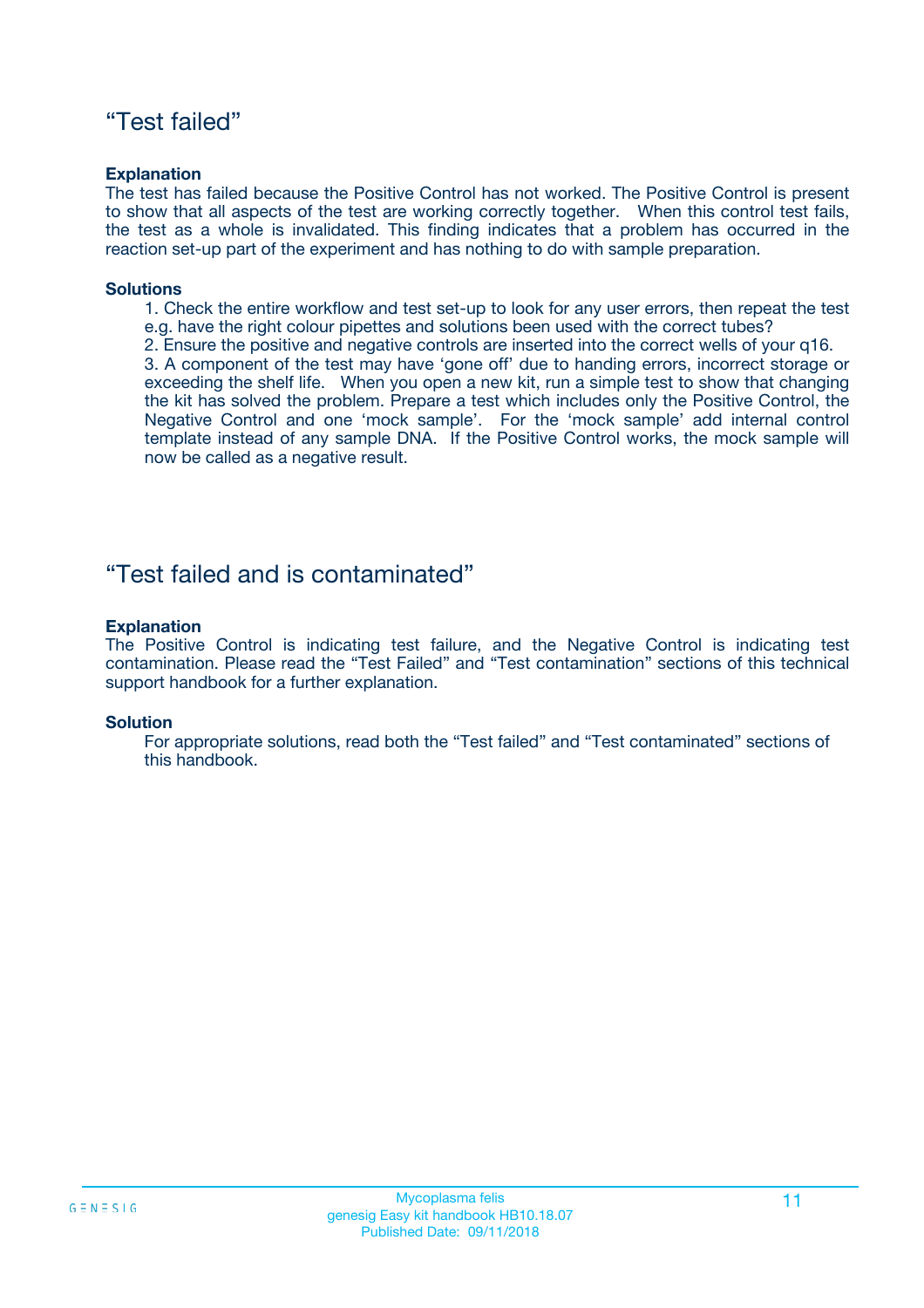## Mycoplasma felis

Mycoplasmas are important Gram negative, aerobic, pathogenic microrganisms that have been isolated from many animal species. They are members of the class Mollicutes, which contains approximately 200 known species. Mycoplasma felis is a common parasite of cats and usually located in the upper respiratory and lower genital tract. It can be carried asymptomatically but can lead to conjunctivitis, respiratory disease and polyarthritis in cats, as well as pneumonitis in horses.

M. felis can be isolated from the conjunctiva of both normal cats and those with conjunctivitis. On the onset of the infection, unilateral conjunctivitis may be observed with the opposite eye often becoming affected within 7-14 days. Early in the disease the affected eye produces a serous discharge and may show signs of swelling of the conjunctiva, hyperaemia and uncontrolled spasms or twitching of the eyelid. As infection progresses the amount of discharge increases, becoming more mucoid, possibly containing puss, and the conjunctival swelling becomes more severe. In some cases the ocular discharge may adhere to the conjunctiva and appear as a pseudomembrane and papillary hypertrophy of the conjunctiva may occur.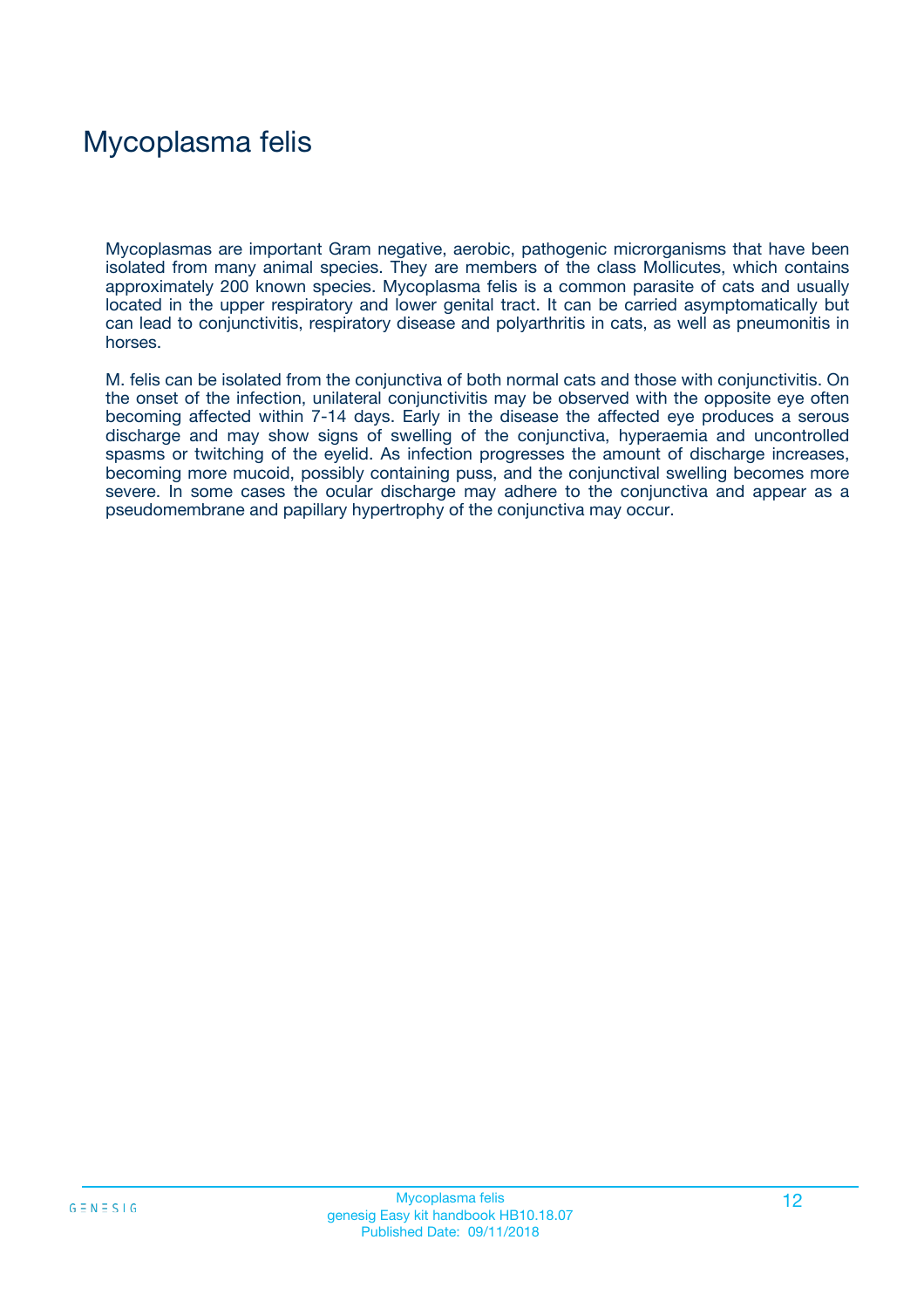## **Specificity**

The Primerdesign genesig Kit for Mycoplasma felis (M.felis) genomes is designed for the in vitro quantification of M.felis genomes. The kit is designed to have a broad detection profile. Specifically, the primers represent 100% homology with over 95% of the NCBI database reference sequences available at the time of design.

The dynamics of genetic variation means that new sequence information may become available after the initial design. Primerdesign periodically reviews the detection profiles of our kits and when required releases new versions.

Our kit for Mycoplasma felis has been designed for the specific and exclusive in vitro quantification of Mycoplasma felis. The primers and probe sequences in this kit have 100% homology with over 95% of reference sequences in the NCBI database based on a comprehensive bioinformatics analysis.

If you require further information, or have a specific question about the detection profile of this kit then please send an e.mail to enquiry@primerdesign.co.uk and our bioinformatics team will answer your question.